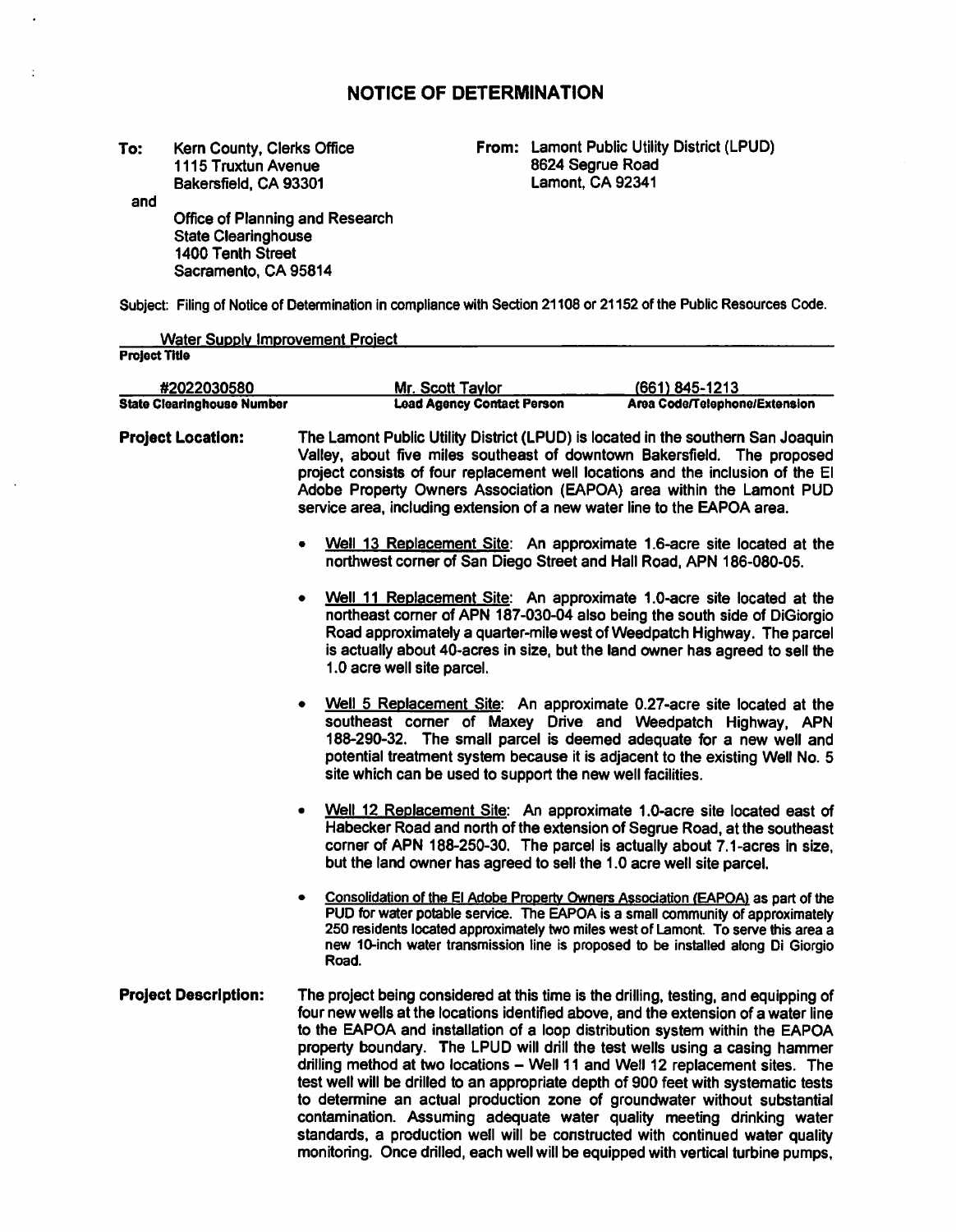## **NOTICE** OF **DETERMINATION, PAGE 2**

**Project** 

**Description (cont):** motor discharge piping, electrical and controls, and connections installed to the existing distribution system. If needed, well head treatment may be added to one or more of the wells. The LPUD will install a supervisory control and data acquisition (SCADA) system for remote monitoring and control of the District facilities. To supply the EAPOA project area, a 10-inch diameter water transmission line will be installed within the existing disturbed road right-of-way of Di Giorogio Road. This will encompass installing approximately 11.000 feet of pipeline in this alignment. At the intersection of Di Giorgio Road and AJderwood Street an 8-inch diameter water distribution line will connect into the 10-inch transmission line and a new looped distribution line will be installed within the residential area. This new water line will be approximately 20,000 feet in length. In conjunction with replacement of the existing EAPOA water system the following actions will be completed: properly abandon EAPOA Wells 1 and 2; demolish the existing EAPOA 25,000- and 44,000-gallon water storage tanks (steel storage tanks): demolish and remove existing booster pump stations at Well 1 and 2; and install water meters at the existing 81 water connections. It is assumed there will be no increase in water demand within Lamont and the EAPOA project area. The LPUD will have to pump more water (estimated to be 205 gpm during peak hour), but from an aquifer-wide standpoint this increase in water production will be offset by closure/abandonment of the two EAPOA wells currently used to supply the EAPOA residents with potable water.

This is to advise that the <u>Lamont Public Utility District</u> has approved the above described project on **■** Lead Agency **D** Responsible Agency

(Date)

and has made the following determination regarding the above described project:

- 1. The project  $[\Box$  will  $\blacksquare$  will not] have a significant effect on the environment.
- 2.  $\Box$  An Environmental Impact Report was prepared for this project pursuant to the provisions of CEQA. A Mitigated Negative Declaration was prepared for this project pursuant to the provisions of CEOA.
- 3. Mitigation measures  $\mathbf{I}$  were  $\Box$  were not] made a condition of the approval of the project and a Mitigation Monitoring and Reporting Plan was adopted.
- 4. A Statement of Overriding Considerations [ $\square$  was  $\blacksquare$  was not] adopted for this project.
- 5. Findings  $[ \Box$  were  $\blacksquare$  were not] made pursuant to the provisions of CEQA.

This is to certify that the Mitigated Negative Declaration/Initial Study and record of project approval is available to the general public at:

Lamont Public Utility District, 8624 Segrue Road, Lamont, CA 92341

PENSONAL MANAGERAL Signature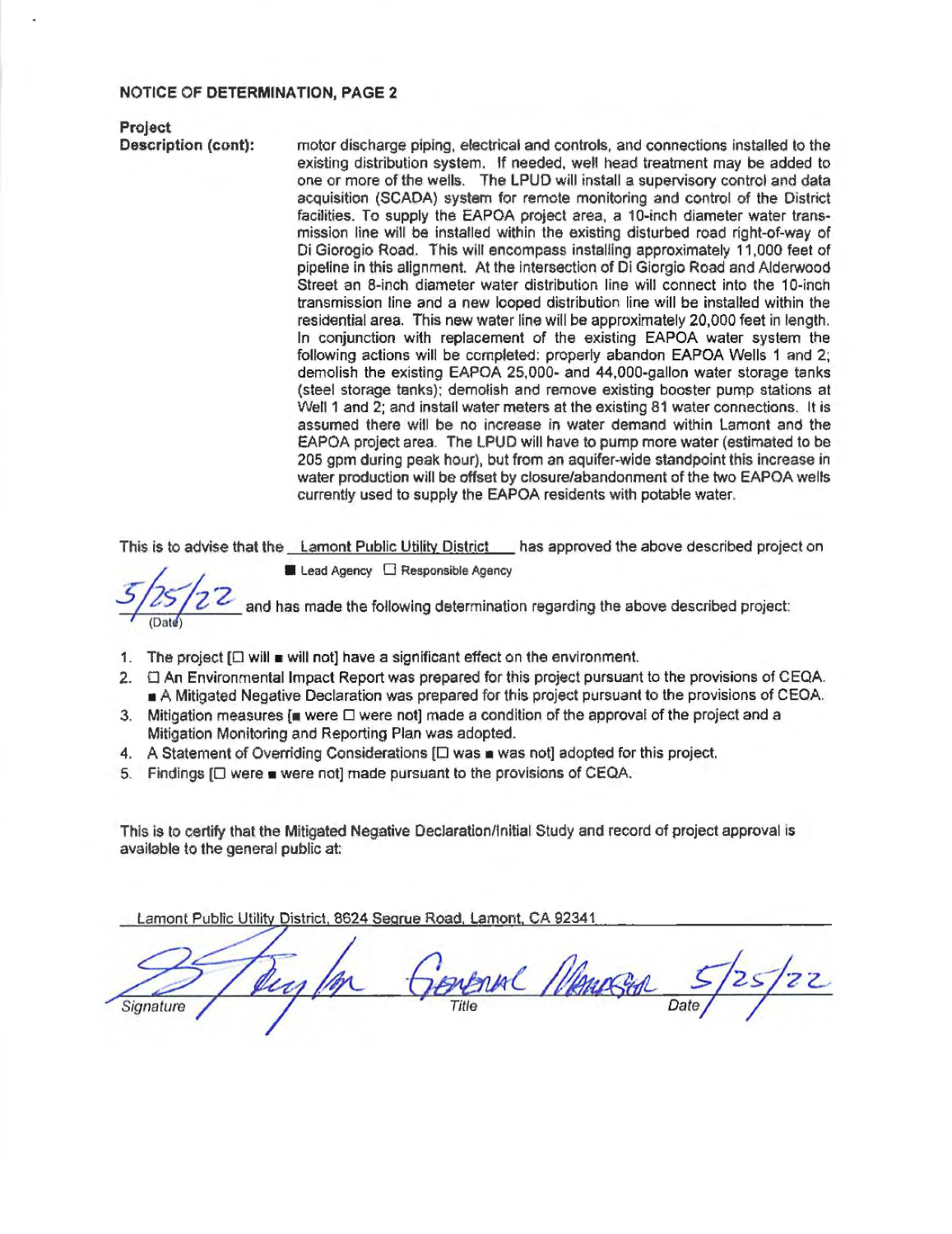

# State of California - Department of Fish and Wildlife 2022 ENVIRONMENTAL FILING FEE CASH RECEIPT OFW 753.Sa (Rev. 1/01/22) Previously DFG 753.Sa

|                                                                                                                                                                     |                                         | <b>RECEIPT NUMBER:</b>      |        |                                            |                       |  |
|---------------------------------------------------------------------------------------------------------------------------------------------------------------------|-----------------------------------------|-----------------------------|--------|--------------------------------------------|-----------------------|--|
|                                                                                                                                                                     |                                         |                             |        | 15 - 06032022 - 15148305                   |                       |  |
|                                                                                                                                                                     |                                         |                             |        | STATE CLEARINGHOUSE NUMBER (if applicable) |                       |  |
| SEE INSTRUCTIONS ON REVERSE. TYPE OR PRINT CLEARLY.                                                                                                                 |                                         |                             |        |                                            |                       |  |
| <b>LEAD AGENCY</b>                                                                                                                                                  | <b>LEAD AGENCY EMAIL</b>                |                             |        | DATE                                       |                       |  |
| LAMONT PUBLIC UTILITY DISTRICT                                                                                                                                      |                                         |                             |        | 6/3/2022                                   |                       |  |
| COUNTY/STATE AGENCY OF FILING                                                                                                                                       |                                         | <b>DOCUMENT NUMBER</b>      |        |                                            |                       |  |
| Kern                                                                                                                                                                |                                         | 22252                       |        |                                            |                       |  |
| PROJECT TITLE                                                                                                                                                       |                                         |                             |        |                                            |                       |  |
| WATER SUPPLY IMPROVEMENT PROJECT                                                                                                                                    |                                         |                             |        |                                            |                       |  |
| PROJECT APPLICANT NAME                                                                                                                                              | <b>PROJECT APPLICANT EMAIL</b>          |                             |        | PHONE NUMBER<br>$(661) 845 - 1213$         |                       |  |
| LAMONT PUBLIC UTILITY DISTRICT                                                                                                                                      |                                         |                             |        |                                            |                       |  |
| PROJECT APPLICANT ADDRESS                                                                                                                                           | <b>CITY</b>                             | <b>STATE</b>                |        | ZIP CODE                                   |                       |  |
| 8624 SEGRUE ROAD                                                                                                                                                    | LAMONT                                  | CA                          |        | 92341                                      |                       |  |
| PROJECT APPLICANT (check appropriate box)                                                                                                                           |                                         |                             |        |                                            |                       |  |
| <b>Local Public Agency</b><br><b>School District</b>                                                                                                                | XI Other Special District               |                             |        | <b>State Agency</b>                        | <b>Private Entity</b> |  |
| <b>CHECK APPLICABLE FEES:</b><br>Environmental Impact Report (EIR)<br>Mitigated/Negative Declaration (MND)(ND)                                                      |                                         | \$3,539.25<br>\$2,548.00    | s<br>Ś |                                            | 0.00<br>2,480,25      |  |
| Certified Regulatory Program document (CRP)                                                                                                                         |                                         | \$1,203.25                  |        |                                            | 0.00                  |  |
| $\Box$ Exempt from fee<br>Notice of Exemption (attach)<br>CDFW No Effect Determination (attach)<br>Fee previously paid (attach previously issued cash receipt copy) |                                         |                             |        |                                            |                       |  |
| Water Right Application or Petition Fee (State Water Resources Control Board only)                                                                                  |                                         |                             | S      |                                            | 0.00                  |  |
| X County documentary handling fee                                                                                                                                   |                                         |                             | s      |                                            | 50.00                 |  |
| $\Box$ Other                                                                                                                                                        |                                         |                             |        |                                            |                       |  |
| <b>PAYMENT METHOD:</b>                                                                                                                                              |                                         |                             |        |                                            |                       |  |
| Other<br>$\Box$ Cash<br>$\Box$ Credit<br>X Check<br>П                                                                                                               |                                         | <b>TOTAL RECEIVED</b><br>\$ |        |                                            | 2,598.00              |  |
| <b>SIGNATURE</b>                                                                                                                                                    | AGENCY OF FILING PRINTED NAME AND TITLE |                             |        |                                            |                       |  |
| x                                                                                                                                                                   | T. AVILA, KERN COUNTY CLERK, FSS        |                             |        |                                            |                       |  |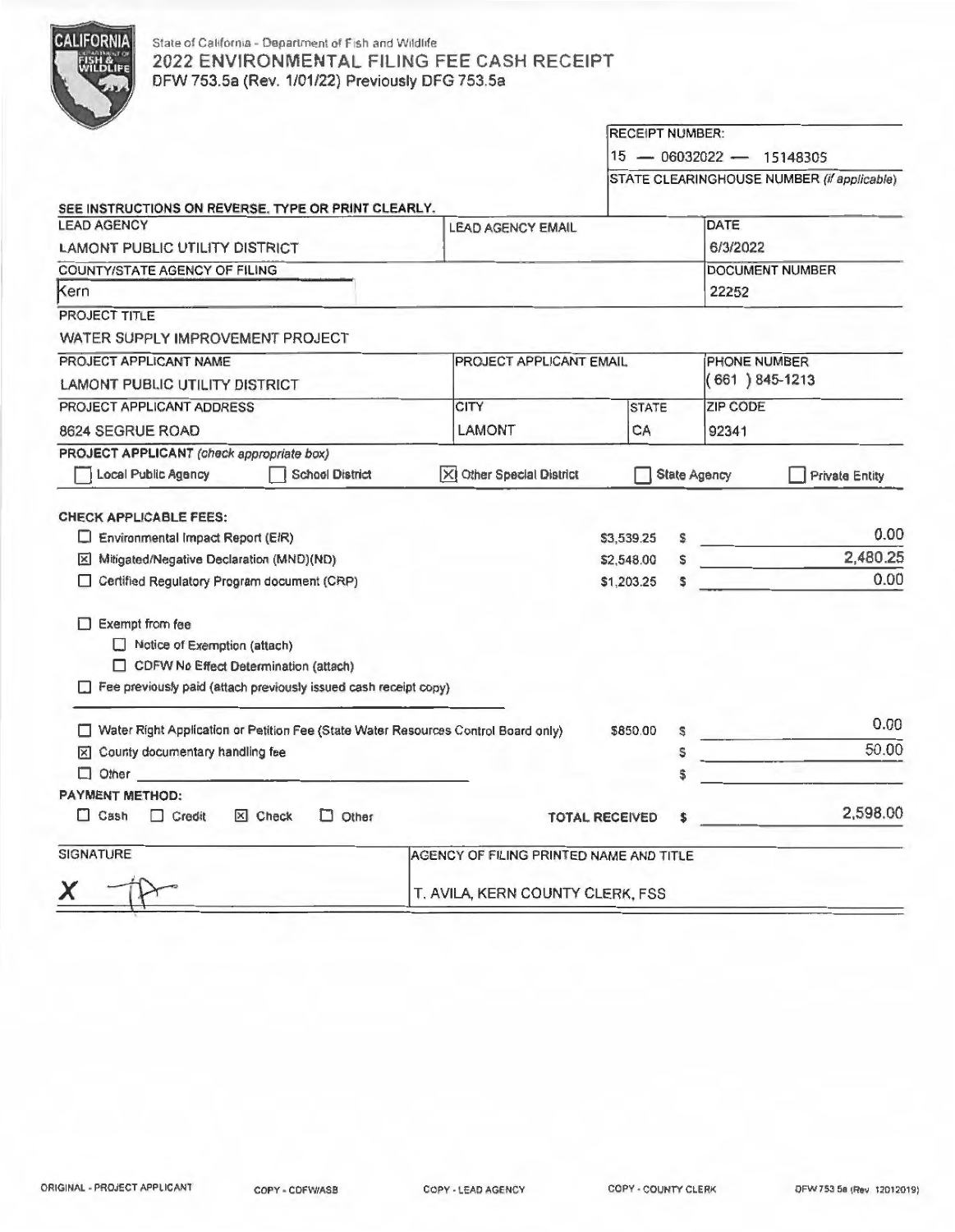

**KERN COUNTY** JUN 03 2022

Lead Agency: Lamont Public Utility District (LPUD) 8624 Segrue Road Lamont, CA 92341

Contact:

MARY B. BEDARD<br>Scott Taylor CONTROLLEDARD<br>(661) 845-1243 - COUNTY CLERK DEPUTY staylor@LPUD.org

Project Title: WATER SUPPLY IMPROVEMENT PROJECT

SCH Number: #2022030580

- **Project Location:**  The Lamont Public Utility District (LPUD) is located in the southern San Joaquin Valley, about five miles southeast of downtown Bakersfield. The proposed project consists of four replacement well locations and the inclusion of the El Adobe Property Owners Association (EAPOA) area within the Lamont PUD service area, including extension of a new water line to the EAPOA area.
	- Well 13 Replacement Site: An approximate 1.6-acre site located at the northwest corner of San Diego Street and Hall Road, APN 186-080-05.
	- Well 11 Replacement Site: An approximate 1.0-acre site located at the northeast corner of APN 187-030-04 also being the south side of DiGiorgio Road approximately a quarter-mile west of Weedpatch Highway. The parcel is actually about 40-acres in size, but the land owner has agreed to sell the 1.0 acre well site parcel.
	- Well 5 Replacement Site: An approximate 0.27-acre site located at the southeast corner of Maxey Drive and Weedpatch Highway, APN 188-290-32. The small parcel is deemed adequate for a new well and potential treatment system because it is adjacent to the existing Well No. 5 site which can be used to support the new well facilities.
	- Well 12 Replacement Site: An approximate 1.0-acre site located east of Habecker Road and north of the extension of Segrue Road, at the southeast corner of APN 188-250-30. The parcel is actually about 7.1-acres in size, but the land owner has agreed to sell the 1.0 acre well site parcel.
	- Consolidation of the El Adobe Property Owners Association (EAPOA) as part of the PUD for water potable service. The EAPOA is a small community of approximately 250 residents located approximately two miles west of Lamont. To serve this area a new 10-inch water transmission line is proposed to be installed along Di Giorgio Road.
- **Project Description:**  The project being considered at this time is the drilling, testing, and equipping of four new wells at the locations identified above, and the extension of a water line to the EAPOA and installation of a loop distribution system within the EAPOA property boundary. The LPUD will drill the test wells using a casing hammer drilling method at two locations - Well 11 and Well 12 replacement sites. The test well will be drilled to an appropriate depth of 900 feet with systematic tests to determine an actual production zone of groundwater without substantial contamination. Assuming adequate water quality meeting drinking water standards, a production well will be constructed with continued water quality monitoring. Once drilled, each well will be equipped with vertical turbine pumps,

 $28829$ 

Notice of Environmental Documen Posted ov Collinty Clerk on 12 and for 30 days thereafter, Pursuant to. Section = 1152(C), Public Resources Code